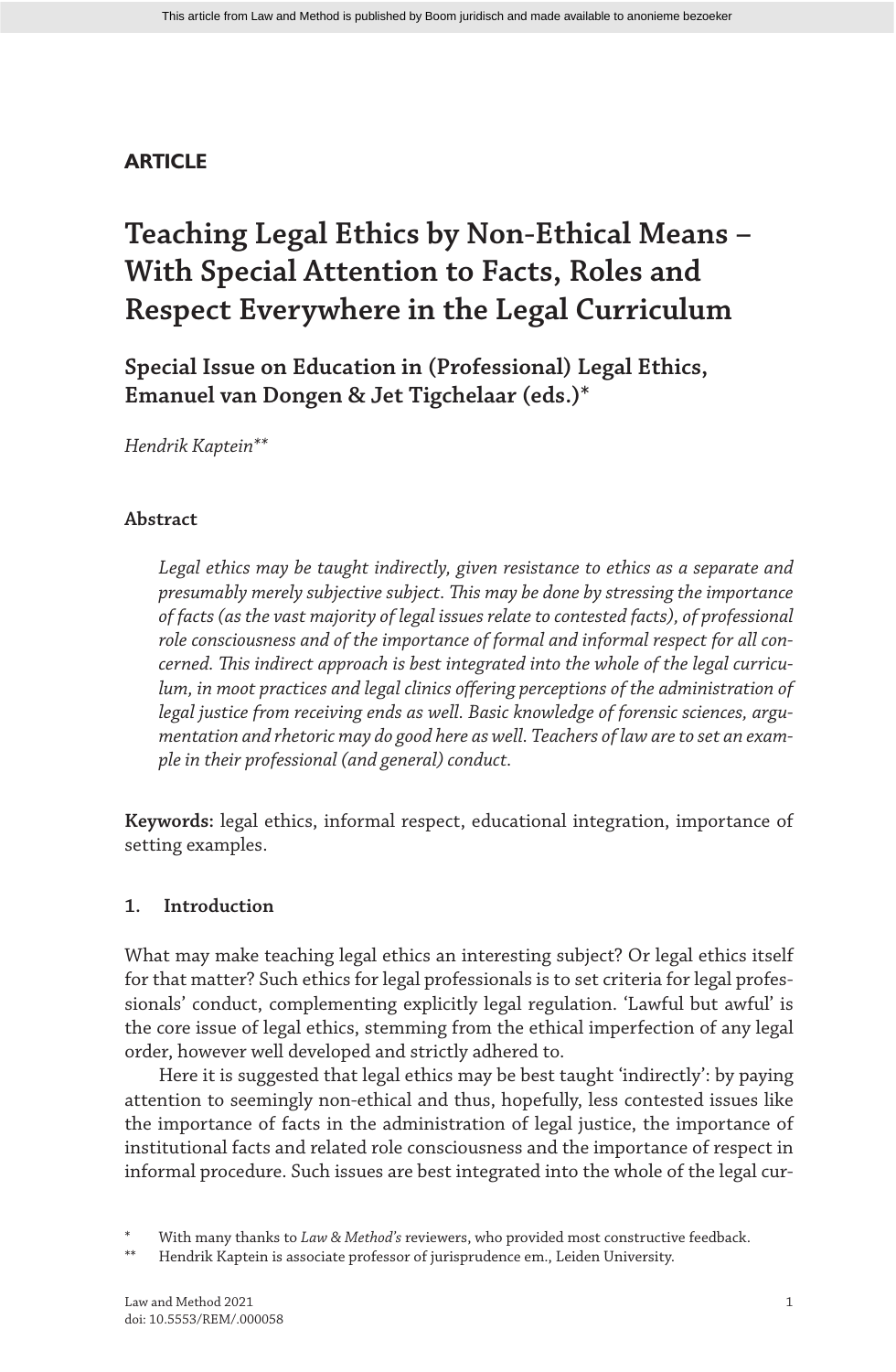riculum. These two main themes, 'ethics by non-ethical means' and 'integration', are here developed as follows:

Section 2 argues against belittling the subject: 'lawful but awful' may not really be something marginal in legal practice. A related problem is lawful procedure leading to materially unlawful results.

Section 3 discusses legal ethics supposedly setting standards here. Legal ethics may be taught in terms of applied ethics. But then there is widespread resistance against any ethics as more than 'merely subjective'. Discussion in terms of abstract values and norms may not be that practically fruitful anyway: 'Nobody ever became a better human being by studying Kant's categorical imperative.'1

Section 4 explains why legal ethics teaching may more appropriately begin with attention to facts determining application of law. There can be no doubt as to the immorality of legal decisions not based on the fact of the matter. More attention to facts may well do away with more than a few legal ethics concerns.

Section 5 stresses the importance of institutional facts determining professional roles for legal ethics. Explaining and exemplifying 'what a lawyer is good for' (or what any other legal professional is good for) may be more effective than abstract normative discourse as well.

Section 6 addresses (again hopefully uncontested) the importance of professional respect for all concerned as an essential part of professional roles. Well-mannered conduct in a broad sense is not merely a practical precondition for doing justice, but also for doing justice to all concerned itself. More attention to such 'informal justice' in teaching and in practice may forestall unnecessary conflicts as well.

Section 7 suggests integrating these 'stepping stones' towards legal ethics into legal curricula. This may be done in moot practices and in legal clinics, clarifying what it is 'to be in the position of parties at legal professionals' mercy'. Law courses inspiring this ought to pay due attention to legal principles too: 'no law without justice'. More attention to fact-finding and forensic sciences, rules of argumentation, rhetoric and respect for all concerned may do good here as well.

Section 8 notes that such integration does not imply exclusion of other ways of teaching legal ethics. However, any legal teaching may emphasize the human importance of administration of legal justice. In line with this, role awareness and professional competence are to be explained as giving personal meaning to professional lives as well. Legal (ethics) teachers are to 'set proper examples' themselves.<sup>2</sup>

1 A truism commonly attributed to Ágnes Heller.

2 A precautionary note: it will be clear from the outset that part of this contribution partly relies on empirical assumptions on (*e.g.*) the effectiveness of teaching legal ethics and on the occurrence and seriousness of (un)ethical attitudes and conduct in legal practice. The very nature of such factual issues precludes any conclusive establishment of evidence beforehand (but see also Section 7, with references to relevant literature). Still this article is partly informed by the author's international experience in teaching legal ethics to students and to legal professionals and by his experience as a legal advisor. Dangers of fallacious induction abound here, then, although, hopefully, more than a few readers may recognize the mild scepticism expounded here about legal ethics courses *per se*.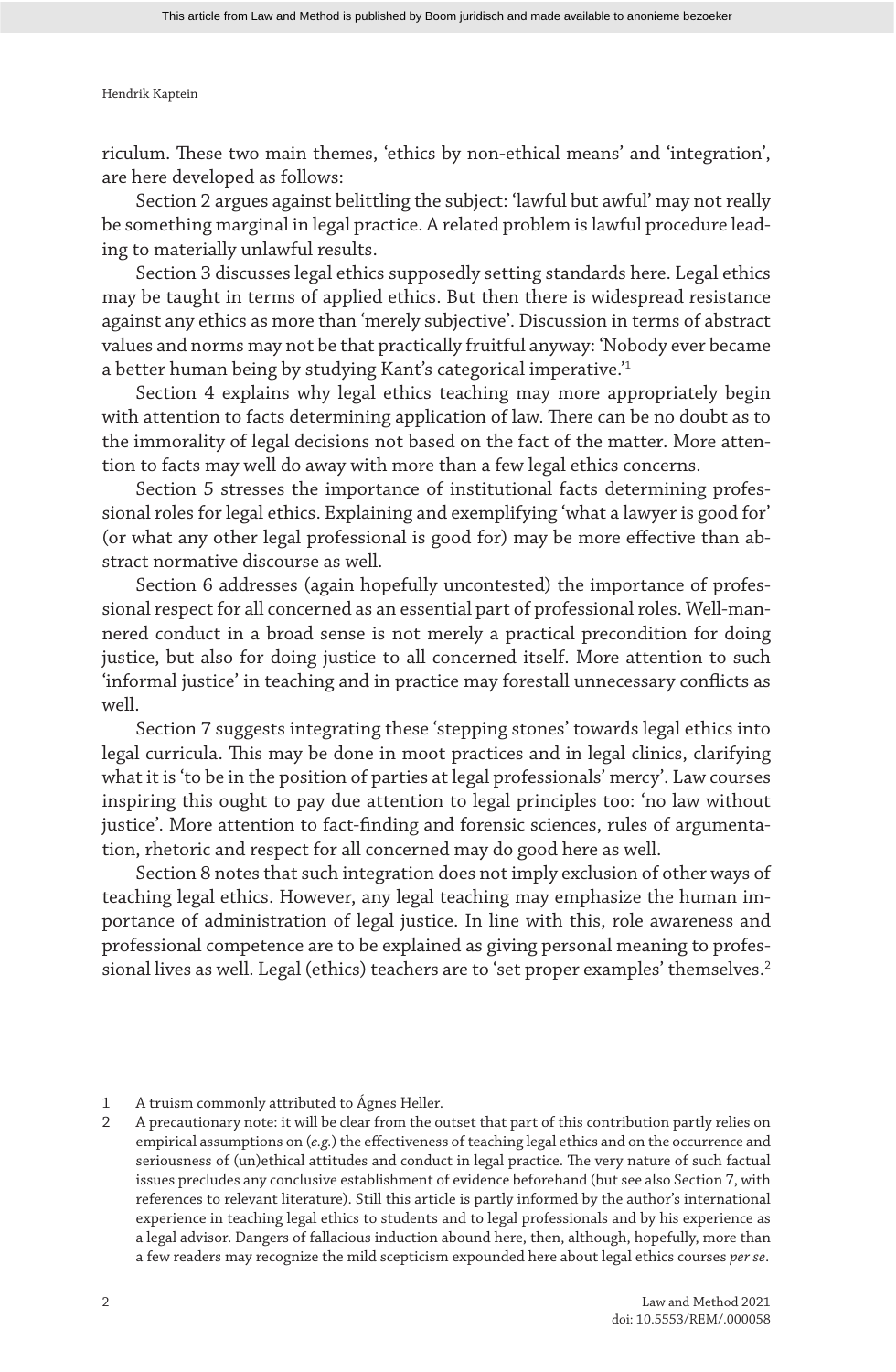## **2. The Subject: Legal Professionals' Lawful Conduct with Awful or Even Unlawful Consequences**

Is there any legal ethics issue at all? Or is legal ethics' marginality best explained by the absence of any real immoralities in legal practice, maybe apart from a few classic 'really moral' issues like sex, abortion and euthanasia? Such a not uncommon and, in fact, commodious conception of legal ethics or what is left of it may be loosely based on the idea of law and legal practice being 'ruled' by so many detailed prescriptions that 'sticking to the law' apart from the odd irrational exception is enough in order to guarantee the legal and thus presumably also the human quality of the administration of the law. And then disciplinary law is appealed to as well, concerning not just violation of the rules but also conduct deemed unfit in a specific legal profession.<sup>3</sup> Law is law, ethics is ethics? Legal practice ought not to be bothered by moralism? So what is left for legal ethics indeed?

This seemingly merely rhetorical question rests on a fundamental misunderstanding of the nature of law and its administration. It ought to go without much further saying that there is a distinction between law (including disciplinary law), on the one hand, and the well-nigh infinite range of more or less professional legal options within the limits of the law, on the other. Still such different options may have radically different consequences in terms of material justice and right, or at least in terms of the welfare of everybody (and every body) concerned.

Thus a lawyer may represent a client in court against another party who is clearly right. By some or other accident it becomes known to him that the lawyer representing the other party is going to miss a deadline unless somebody informs him of this. Remaining silent in this uncertain case may well lead to violation of the fatal time limit by the 'sleepy' lawyer and thus to simple victory for the client who is clearly wrong. Clear or not so clear as any case may be, remaining silent here implies frustration of the administration of justice without any violation of any specific legal rules, with possibly most serious consequences for losing (or simply duped) parties and others concerned. (One may lose in fair trial, but then there may still be the satisfaction of being duly heard and judged by a court instead of losing as a consequence of professional opportunism, incompetence or just laziness.)

'But a good lawyer is no Good Samaritan. In fact nobody is liable for other people's harm caused by their own faults.' Right, but then the problem is that missing the deadline (or whatever unprofessional conduct) is not the duped client's fault but the lawyer's. Or 'this depends on your professional conscience if you got any, it's everybody's own business' may be a standard reaction to issues like these.<sup>4</sup>

<sup>3</sup> Disciplinary law refers to and thus depends on legal ethics, of course, in concepts like: 'conduct suitable for a lawyer'.

<sup>4</sup> This historical case was discussed with several lawyers and other legal professionals. No consensus at all was apparent, not even on the nature of the problem. This is historically interesting as well: about 50 years ago any lawyer not fraternally forewarning a failing colleague in such a situation would be unconditionally ousted from the bar (in The Netherlands at least). Nowadays it is more or less the other way round: the messenger would receive a stern warning for 'not serving his client's interests' and the 'duped' client may sue his fraternally informative lawyer for damages. (What was the damage?).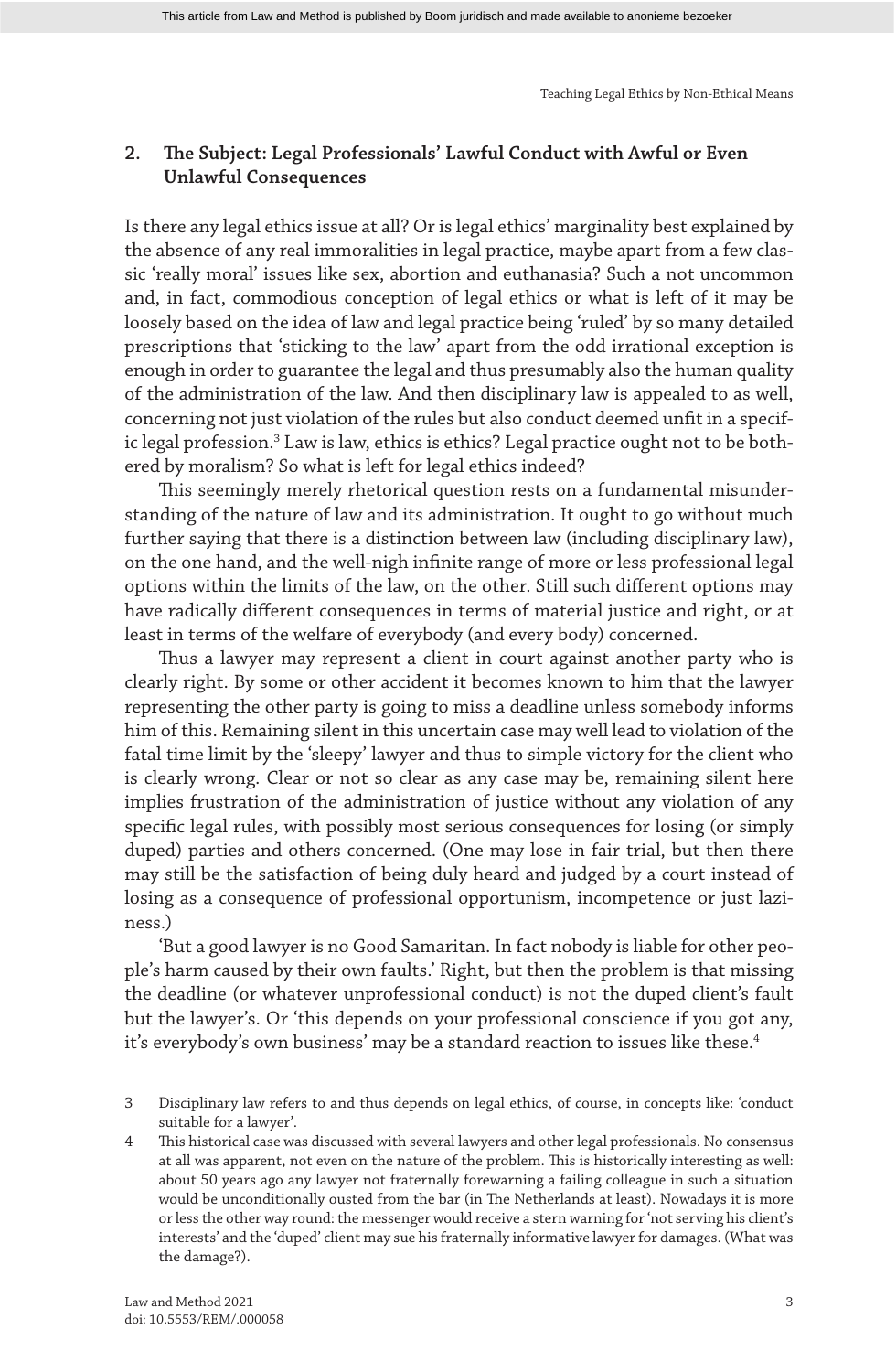Or think of a case like the following. Someone tells a lawyer that after having had a couple of drinks he hit two cyclists while driving on the wrong side of the road while returning home at night.<sup>5</sup> The victims were unconscious (dead?), just as there were no other witnesses in sight. What is the lawyer to do? According to the rules of client confidentiality, he may remain silent. He may even advise his client to remain silent on the accident as well. But such hiding of evidence may imply violation of victims' material rights and interests at least concerning damages. So here again is a 'lawful but unlawful' issue, with no clear legal answer and thus appealing to some or other professional legal ethics.

Evidence law itself may lead to procedural lawful but materially unlawful results. Party autonomy is traditionally thought to imply divisions of burden of proof, as, for instance, plaintiffs have to prove 'their own facts', defendants do not need to assist them in this to their own perceived disadvantage. Defendants ought to argue convincingly against plaintiffs' facts if they are to stand a chance in court. Still one party in procedure may be completely right but may not be able to prove his point, for material and/or procedural reasons. The other party's lawyers and/or others concerned may be fully aware of the real facts of the case but may still have motives to remain silent, with clear material injustice as the result.

Consequences of legal misconduct may not be directly unlawful but still be awful. Thus, public prosecution officers may start cases against 'easy targets' who may be disproportionally worse off as a consequence of such criminal prosecution without any general interest served. Richer and more powerful suspects or even offenders may be left alone. This is just one of many examples of not heeding proportionality and subsidiarity in the application of legal rules.

One more major issue of legal ethics is unequal distribution of legal services depending on income and social position. 'The price of justice': 'you may be right though you are poor', but still such right may not be realized against better-off opponents. Unequal distribution of legal services is but a small part of class justice or, in fact, class injustice in general, of course.

Lawful conduct in a wide sense may have many more awful consequences. Think here of lawyers advising clients to go to court with cases not surviving any real legal scrutiny but still good for lawyers' business. Or of a notary public advising on a last will without taking future family relationships into account. Or of judges more or less legally disregarding undeserved lack of evidence. Or of public servants ousting refugees according to 'the letter of the law'. Or of insurance companies employing legal staff specialized in warding off expensive claims however rightful… and so on.

The variety of such legal professionals' awful conduct is well-nigh endless, of course, however difficult, or even impossible, it is to quantify this problem in any meaningful sense.<sup>6</sup>

<sup>5</sup> 'He', 'his' and 'him' are here used in its meaning in the criminal code, etc., thus also including 'she', etc.

<sup>6</sup> But *see* note 3 for empirical precautions on this and like issues.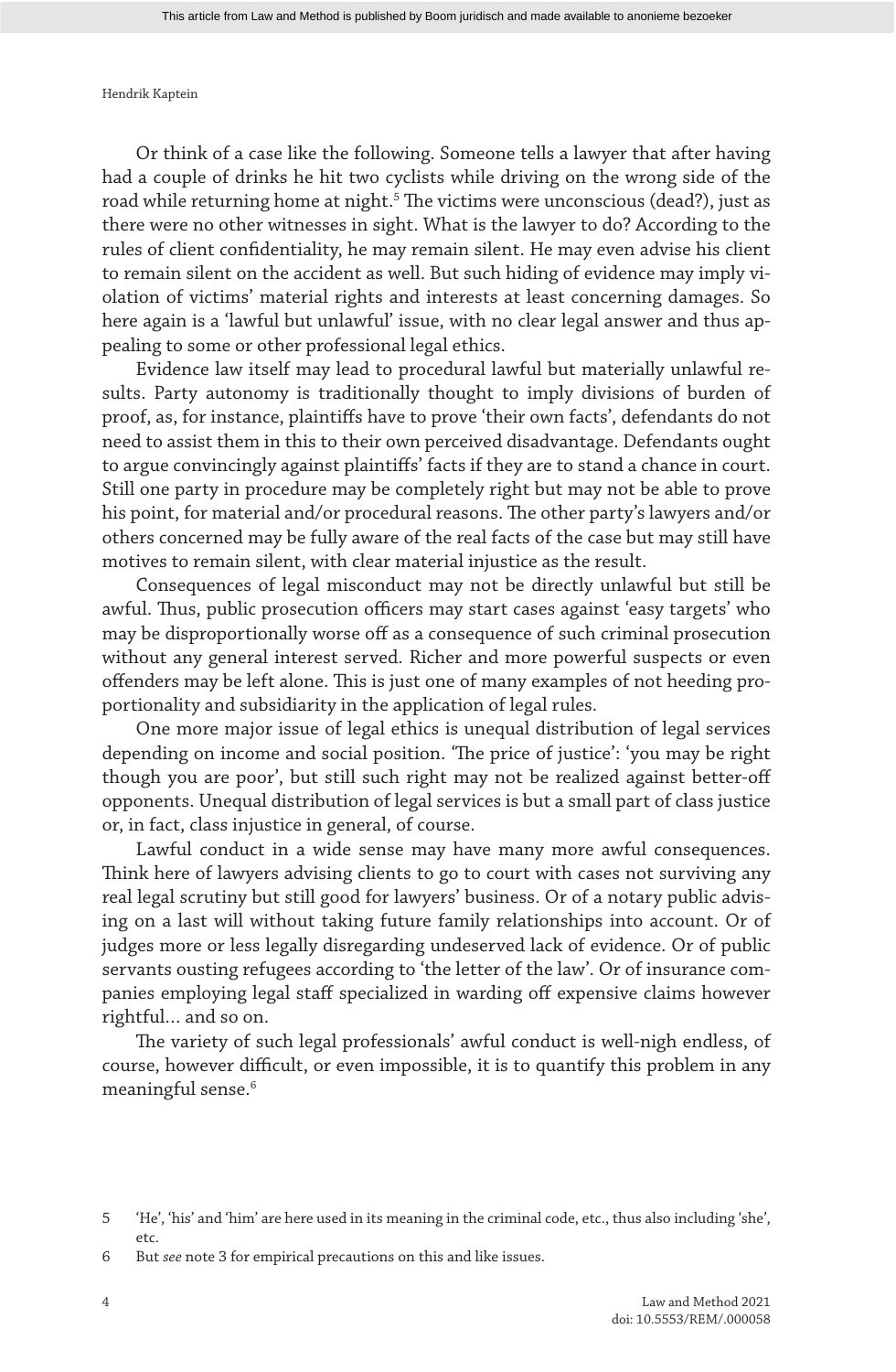### **3. (No) Ethics?**

Such 'lawful but awful or even unlawful' issues may indeed be belittled by denying any general standards of right and wrong transcending positive law. Then there can be no real awfulness and no real priority of material law and justice over procedural law (the 'unlawfulness' issue).

Indeed, it is widely assumed that there are no higher or even highest values and norms equally binding everybody. Or the law and other more or less accidental social norms and values are to be complied with, while all other conduct is subject to one's own conscience at best. Such a relativist or even subjectivist stance may reduce any legal ethics and thus any legal ethics course to meaninglessness in principle.

It may not make a lot of sense to try to refute such general relativism and subjectivism, at least not so in legal ethics courses. Yet any appeal to the authority of law must imply recognition of the basic values of law, such as protection of persons, property and promise, however differently detailed in different jurisdictions, in terms of fundamental rights and otherwise. So anybody respecting law also ought to respect relatively simple principles of retributive justice, such as the following: crime is to be punished, harm against persons and properties is to be compensated for and contracts ought to be enforceable. Distributive justice plays a major role in legislation in a wide sense as well, although such justice may be more political and thus ultimately more subjective than principles of retributive justice are.

Compared with such principles, positive law is much more detailed, of course. However, taking the law seriously implies respecting legal security in terms of positive material law in the first place as well. Such minimal 'legal norms and values' are presuppositions for the determination of what may be lawful but still awful or even unlawful.

Even if such a minimum of legal ethics is conceded it may be asked, 'why ought I to participate as well? Why not exploit a system sustained by others sticking to the rules to my own advantage?' Such an attitude of 'milking the system' may be countered by the question 'what makes your interests or even rights more valuable than anybody else's? Are you the centre of the world, or have you got a conscience?' 'Sure' may be the next move, but then 'my conscience is subjective: it is no more than my own responsibility, none of your business'.

Against this it may make sense to explain the original meaning of c*onscientia*: 'knowing together'. It is, or at least ought to be, the knowledge that you are not alone in this world and that there is no reason why one person, be it you or anyone else, is endowed with *a priori* prerogatives:

[Conscience is] what makes one a really human being, with feelings related to others, however anonymous, and without any specific purpose or calculation, without thoughts of success and influence. (Canetti, 1976: 197)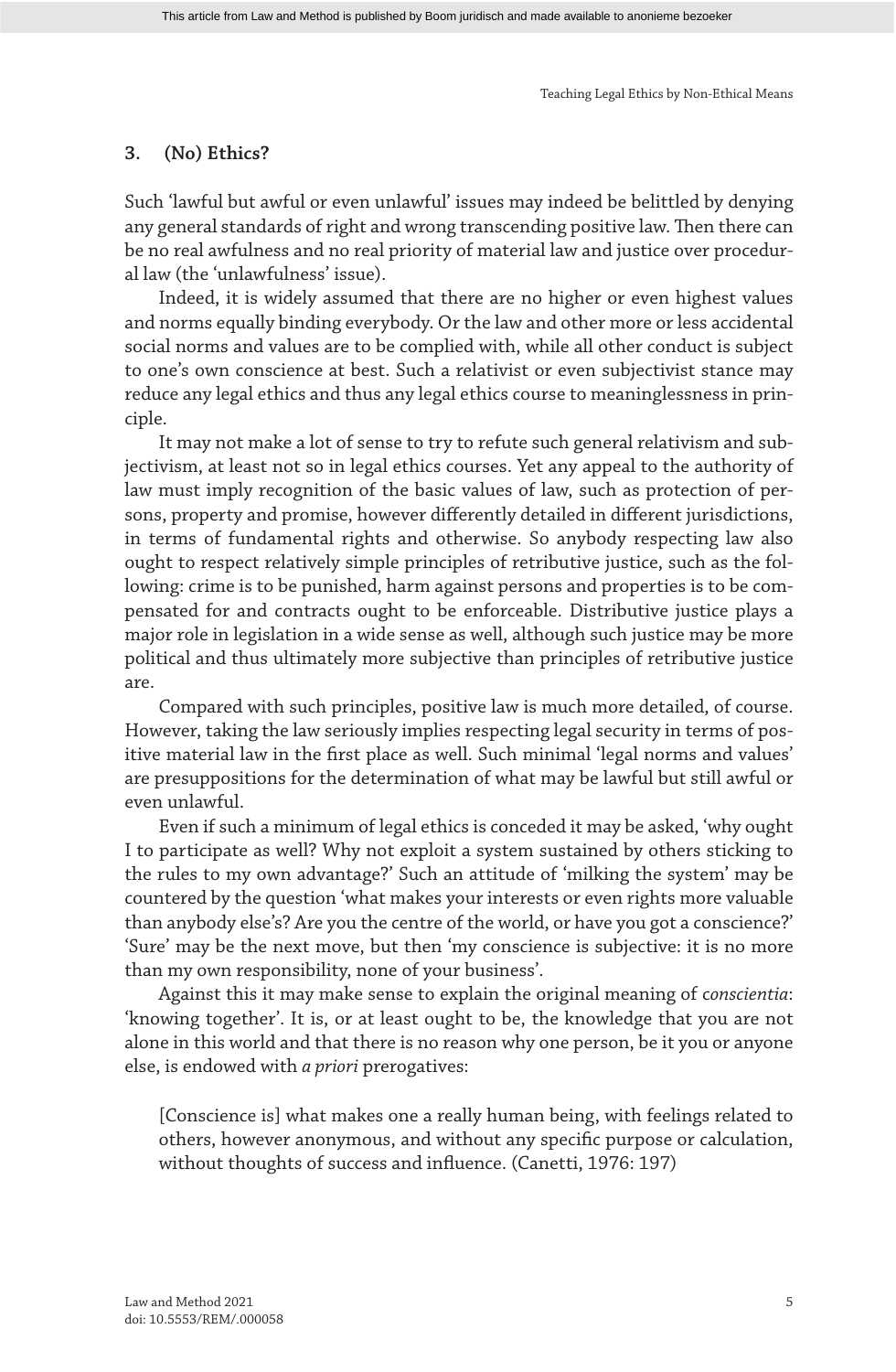This relates to the Golden Rule:

Citizens cannot relate well to the complex world around them by factual knowledge and logic alone. The third ability of the citizen, closely related to the first two, is what we can call the narrative imagination. This means the ability to think what it might be like to be in the shoes of a person different from oneself, to be an intelligent reader of that person's story. (Nussbaum, 2010: 95)

Both conscience as 'knowing together' and the Golden Rule express the idea that 'you might as well have been that other person' and that it is, in fact, no more than just accident or even mere fortune that you are the legal professional and not the more or less passive subject having to bear with the possibly awful or even unlawful consequences of legal procedure.7

This all still has an air of the abstract. How effective may it be to explain law as not just technical complexity but a matter of principle as well? And how effective is it to teach the etymology of conscience? It may even be doubted whether any such explicitly ethical considerations may change the world for the better by any standards.8

So it may not make a lot of sense to primarily teach abstract ethics and legal ethics as applied ethics to law students and to legal professionals or to people in general, for that matter. This, of course, is not to say that there is no interesting legal ethics literature. Luban, Wasserstrom, Rhode and many others paved the way for contemporary discussion of legal ethics.9 No legal ethics teacher can do without profound working knowledge of this. But then the issue here is, what is the added value for law students (in a broad sense) of such literature?<sup>10</sup>

### **4. Facts**

Why not start with the facts? As explained before, any legal decisions not based on the facts of the case cannot be right, according to any standards of right and wrong. Even if such standards may be deemed to lack any general validity, the need to establish facts may still be a common ground. *Da mihi facta dabo mihi ius*? Adjudica-

- 7 'There but for the grace of God, goes John Bradford' (this reputedly did a 16th century court chaplain say to himself while seeing convicted on their way to the gallows: what more than mere fortune divides those who go free and those who are thwarted or even killed by the law).
- 8 *See* on senseless 'death marches through moral philosophy' and 'the functional equivalent of Cliff's Notes on Kant' Rhode, 2007: 1043-1057. *See also* Marks, 2013: ethics is best taught by not teaching it. Here the Golden Rule is not done away with in the end: *see* Section 6 on impersonal respect & Section 7 on 'placing oneself in another's position'.
- 9 *See, e.g.*, Wasserstrom, 1975, Wolfram, 1986, Luban, 1988, Rhode, 2000, and the recently updated handbook by Rhode, Luban, Cummings & Engstrom, 2020, also on disciplinary law). (Anglo-American contributions to legal ethics more or less dominate discussions worldwide.)
- 10 *See*, for an extensive overview of legal ethics teaching worldwide, the website of *The International Forum on Teaching Legal Ethics and Professionalism*: teachinglegalethics.org. Most courses described are (not always compulsory) 'stand-alone' parts of legal curricula, often combined with disciplinary law teaching. Anyway the 'non-ethical and integrative' approach suggested here does not really figure prominently here. Predominant (again) are contributions from the English-speaking world.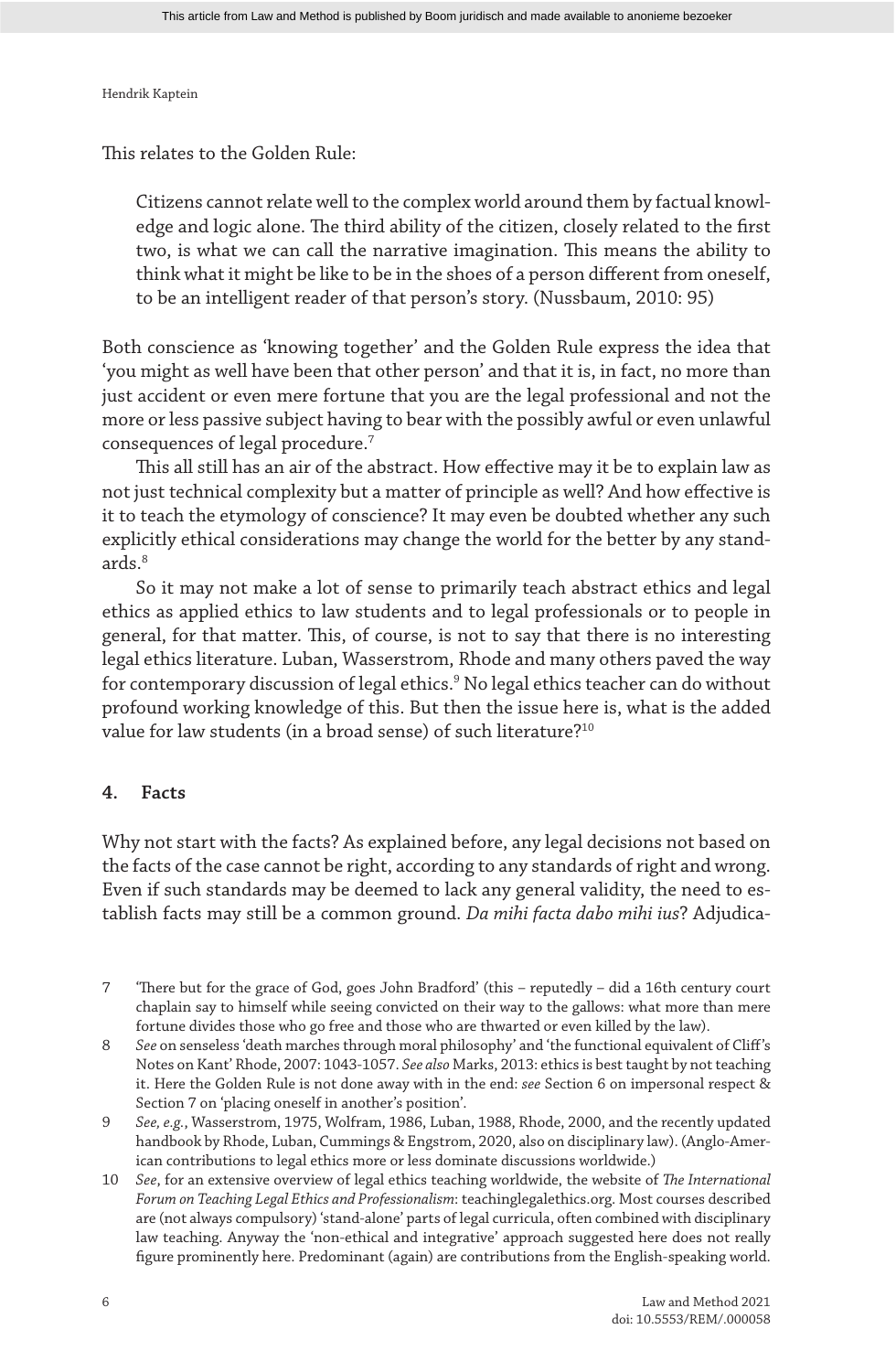tion is about contested facts to a much greater extent than about contested law, just as legislation and other legal decisions presuppose clarity on the facts in the first place.

The importance of facts may seem self-evident; however, there may be doubts whether any facts may be more than 'relative' or even 'subjective'. For whatever (and sometimes outright opportunistic) reasons, facts may be reduced to 'what somebody makes of them'. No objective facts? Then no criticism of legal proof as 'contest' either, as this was based on possible conflicts with objective facts (see already Section 2). In such 'post-modernism' all factual dispute is just one more conflict or power struggle in order to 'solve' the original conflict.

If law is meant to regulate the world then it must take the facts of the matter into account, or there will be no effect for the better. So teach the importance of facts and thus of honesty about facts in the first place. And counter all too common ideas such as there being no need for special expertise in fact-finding in adjudication.

The facts of the case ought to constitute the common ground in any legal issue, or, in fact, in any issue of human importance.<sup>11</sup> So legal professionals ought to honestly and accurately search for and to share such facts in the first place.<sup>12</sup> This respect for facts is a first principle of legal and indeed of whatever professional ethics. Respect for facts is respect for human beings in touch with them – or just being them – for better or worse.

Sociology, psychology and economics of law may make good sense here as well, 'opening legal professionals' windows to the outside world'.

#### **5. Roles: The Morals of Institutional Facts**

Clarity on institutional facts determining professional roles is important in teaching legal ethics as well. The bar may furnish a good example here, contested as its role is given the competing interests of clients, commerce and law and society.

The classical explanation of the bar's essential role refers to the complexity of any rule and system of law as a presupposition of adequately handling the intricacies of modern social life. Since the beginning of law and of adjudication, laypeople needed help in the clarification and realization of their legal positions.

- 11 *See* against popular postmodernism, 'alternative facts', etc. Frankfurt, 2006: 100-101: '… our recognition and our understanding of our own identity arises out of, and depends integrally on, our appreciation of a reality that is definitively independent of ourselves. In other words, it arises out of and depends on our recognition that there are facts and truths over which we cannot hope to exercise direct or immediate control. If there were no such facts or truths, if the world invariably and unresistingly became whatever we might like or wish it to be, we would be unable to distinguish ourselves from what is other than ourselves and we would have no sense of what in particular we ourselves are. It is only through our recognition of a world of stubbornly independent reality, fact, and truth that we come both to recognize ourselves as beings distinct from others and to articulate the specific nature of our own identities.—How, then, can we fail to take the importance of factuality and of reality seriously? How can we fail to care about truth?—We cannot.'
- 12 Not discussed here are client confidentiality and other varieties of professional confidentiality possibly hiding facts important for the realization of justice and right. *See* Luban, 1988 for a or maybe the classic discussion of this.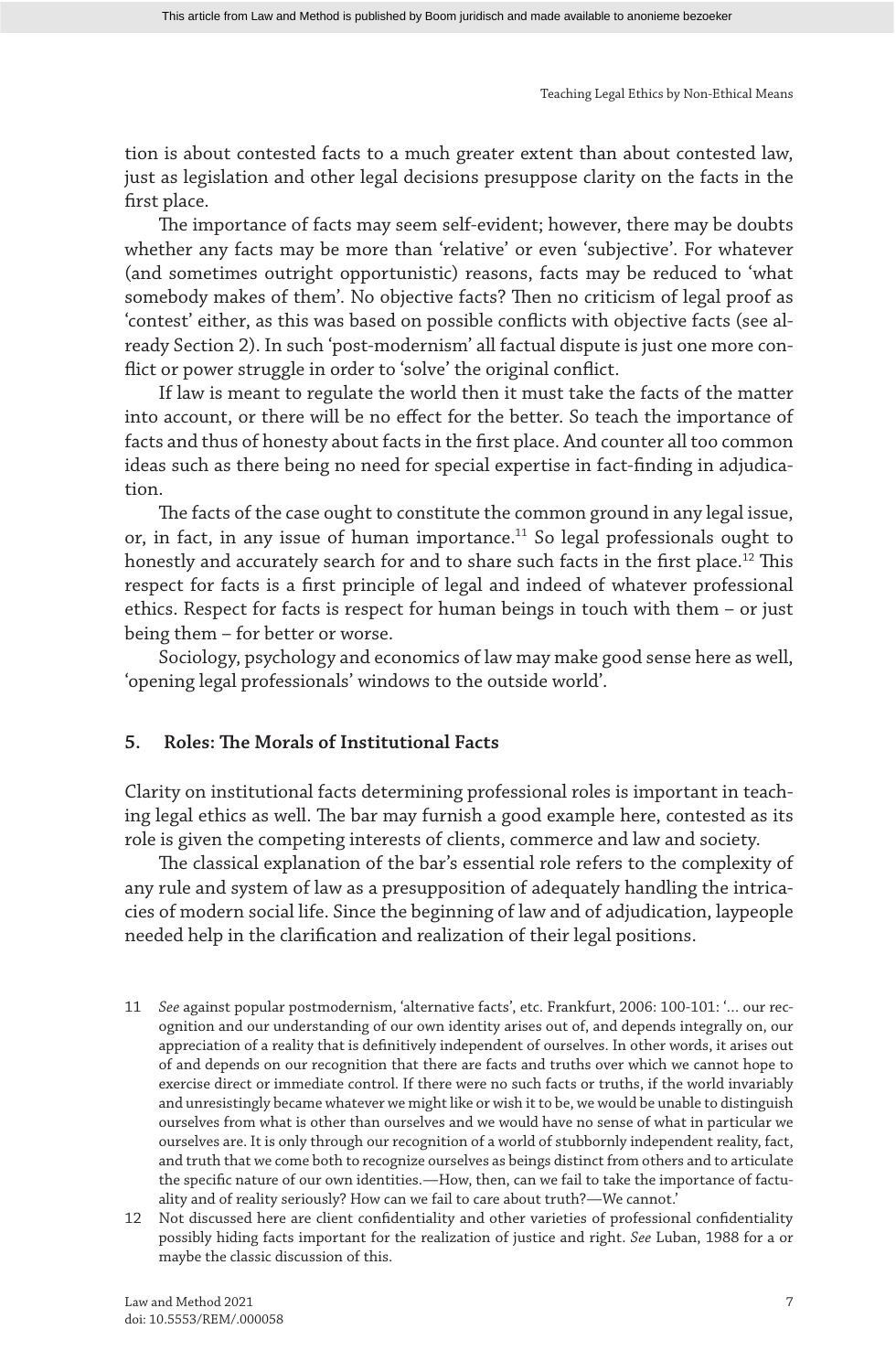So far so good: with the due cooperation of legal professionals there may be more legal justice than without them, just as there will be more health thanks to medical professionals then in a world without them. However, there are so many ways in which lawyers may further awful or even unlawful clients' interests. Think here of cooperation in frustrating or even obstructing legal proceedings, putting unwelcome witnesses under undue pressure, doing away with unwanted evidence, cooking the books and so on. So 'clients' advantage', however often invoked as 'the' reason for being of the bar, cannot be the (whole) truth. It ought not to be the case that lawyers further clients' cases with less legal justice as the end result.<sup>13</sup> Remember that a lawyer is an officer of the court as well.

Such reflection on roles determined by institutional facts again shows the importance of taking facts seriously in the first place. Such institutional facts are not just facts, of course, as they imply standards of professional conduct as well. For example, 'what a lawyer is implies what a lawyer is good for and thus what he ought to act up to'. This is an essential aspect of legal procedure as well and highly relevant for (teaching) legal ethics indeed.

This holds good not just for the bar, but for other role players in the administration of legal justice as well: what am I good for, as a lawyer, public prosecution officer, judge, public notary, sheriff, other public servant or even as a private legal adviser? You are not here for nothing.

## **6. Respect: Informal Formalities or Professional Politeness and Impersonality**

Such roles are most important parts of legal procedure. This is not just a legal issue. Being a legal professional implies behaving oneself in a generally 'unemotional', polite and attentive fashion respecting all concerned.

This is the 'impersonality' of the legal professional (or of any professional for that matter). The administration of legal justice is no 'family and friends' business.14 Legal professionals cannot do without factual knowledge, but they better do without too much personal knowledge of other participants in legal procedure.

Respecting legal rights in a wide sense implies respecting all concerned in the first place. Attentive politeness in all professional relationships will also facilitate legal proceedings by avoiding unnecessary conflicts. The basic rules of impersonal respect may in fact be more important in their legal and human consequences than so many legal formalities may be. The 'positive formality' of such rules, hopefully, ensures their uncontested acceptability, away from 'the subjectivity of ethics'. Here are some suggestions, in a more or less arbitrary order:

Always start with a lie, with the *pia fraus* ('pious fraud') of *politeness* or good manners. Even most threatening competitors, debtors, (other) offenders and so many more or less hated and terrible foes may be best approached with friendly

<sup>13</sup> Which, of course, is not to imply lawyers functioning as judges over their clients' causes: a major issue in the 'translation' of role ideals into legal practice in the real world.

<sup>14</sup> *See* Plessner, 1924 (and later editions) on the importance of impersonal society not determined by personal predilections.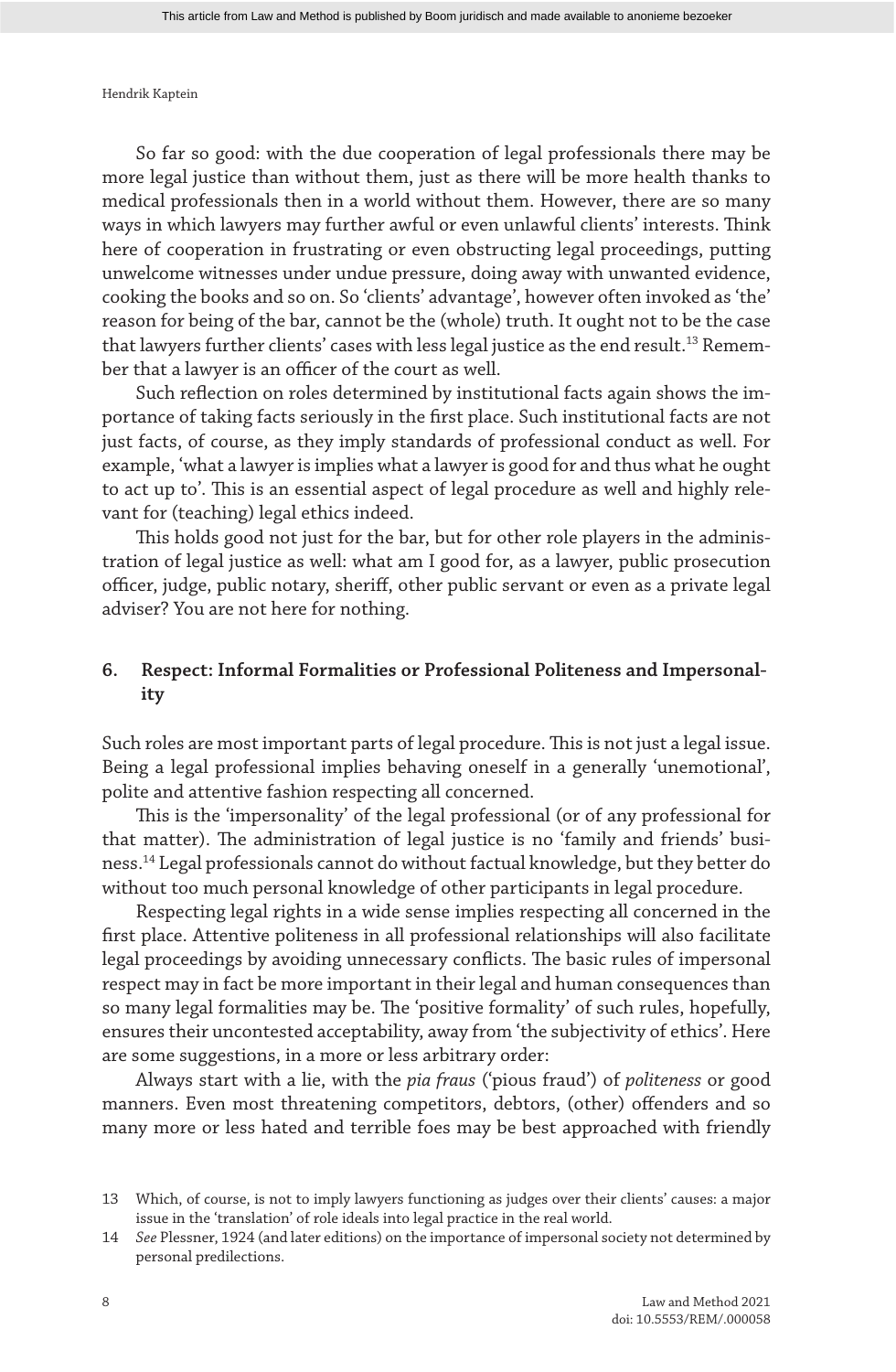manners, according to the customs of the specific time, place and situation. Saying 'Good day' to some or other imagined or even real enemy may not be a *bona fide* expression of any real intention towards the addressee. Unexpected politeness and simple friendliness unrelated to any status, rank and (legal) importance may 'disarm' opponents and elicit reciprocal politeness and even goodwill.

Second, and in line with politeness, is the *presumption of innocence* (although there is no suggestion of any clear logical order here). Everybody is to be treated as being innocent, unless there is authoritative proof to the contrary. Nobody is to prove his innocence (apart from special circumstances even in criminal procedure).

Third, there is the overwhelming importance of *audi et alteram partem* ('Hear the other side'), not just in the establishment of any liability against anybody. This may not just lead to unexpected insights, acting on which may do justice to everybody concerned. *Audi et alteram partem* also or even primarily is an expression of respect for everyone concerned. Everybody concerned may have a say, thus being treated as an equal (*see* on this Hampshire, 2000).

Fourth, always try to be fully aware of all relevant facts (Section 4). This is not just a legal issue. Respect is impersonal in a sense, not necessitating intimate personal knowledge indeed. Still there may be non-legal factors highly relevant for legal outcomes.15

Fifth, and central, is the importance of discourse *ad rem* ('to the point'), as distinguished from discourse *ad hominem* ('against the person'). Discourse ought to be on the subject at hand, not on the persons involved in the discussion – unless these persons are the subjects of discussion themselves.

*De nobis ipsis silemus* ('on ourselves we are silent'). Just as it is respectful to 'remove yourself' from any disagreement or even conflict not having to do with yourself and/or your personal relationships. So do not 'translate' any conflict on any business (*ad rem*) into deterioration of any politeness (wrongly *ad hominem*). This not only respects other human beings involved but may also greatly facilitate the fruitful solution of any conflict.

Sixth, sometimes something needs to be done about or even against the fellow human beings concerned, according to whatever values and norms are at hand. Then, persons are to be respected according to the adage *fortiter in re suaviter in modo*: be forceful and effective in the business itself but act on this as carefully as possible.

Seventh, one or even the most important application of *fortiter in re suaviter in modo* concerns *due apportionment of praise and blame*. Praise fellow human beings for their good works, however near or far away they may be in social or whatever respects. Do not praise (or, for that matter, blame) human beings for their beauty or any other quality given to them, but praise them for their conduct (and duly express gratitude for anything supererogatory done for you: one more 'cement of society').

<sup>15</sup> Melville's *Billy Budd* (posthumously published in 1924) is a famous case in point. His stammer cost him his life, misunderstood as he was in his utterances – or absence of them – so imperfectly conveying his intentions and inner world. We are all stammering in a sense; we are all entitled to charity in the interpretation of whatever we try to express and convey.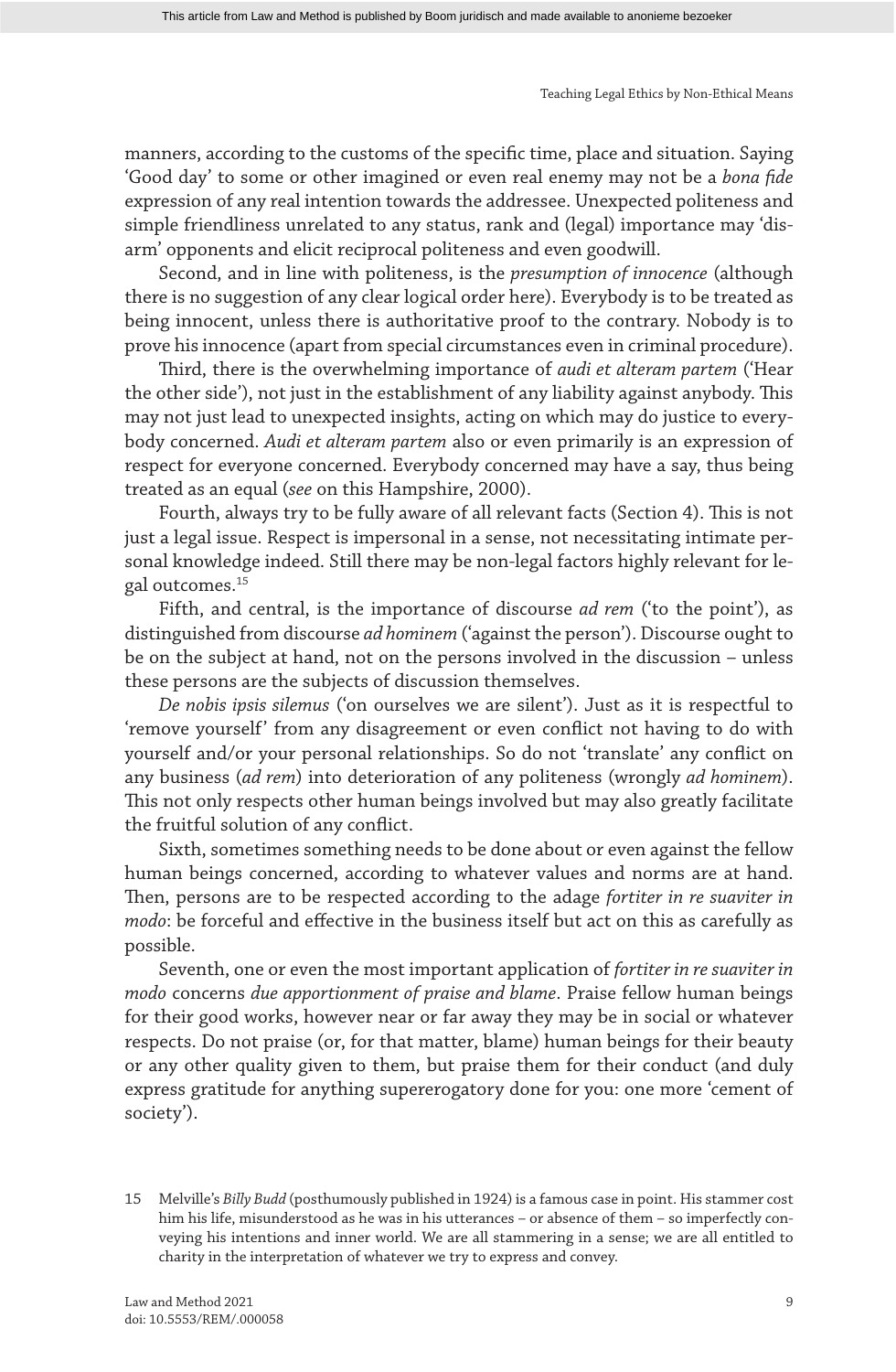Ask yourself whether you are the one to blame somebody else and, if so, what your blame really adds up to in terms of a better future. 'Solve the problem, leave the people alone'. Do not ask for apologies, but do excuse yourself for any misconduct and try to undo its consequences.

Eighth and lastly – or better firstly – *do not humiliate*. So do not at all disclose any personal knowledge of other people's potentially shameful qualities and circumstances, unless there is overriding need to do so in order to prevent really harmful wrong.

Although these eight formal rules of conduct may not be too complex to memorize and even adhere to, they may still be loosely summarized in terms of the Golden Rule. The scope of 'treat others like you would like to be treated …' is, of course, much wider. However, this part of the Golden Rule is a most important formality guiding professional conduct towards all concerned.16

Such impersonal respect for all concerned may well prevent unnecessary disciplinary and other formal procedures and their costs. It also serves self-interest, protecting the professional from adversary and other unwanted emotion and conflict. $17$ 

The importance of impersonal dignity and respect transcends legal professionalism, of course. But this is not to imply that its rules are irrelevant for legal ethics. Quite to the contrary. All legal ethics is applied ethics at least in the sense of explaining what it is to respect the dignity of all concerned as a basic human value in the administration of law and justice.

### **7. Integrating Legal Ethics**

How to elicit legal ethics by training legal students (in a wide sense) in (at least) the hopefully uncontested importance of facts, professional role consciousness and due respect for all concerned? Integration of these factors into legal curricula (not excluding other legal ethics, of course) may ultimately be more ethically effective than separate courses perceived to be too far removed from the law as 'the proper subject'. This may be developed along the following lines:

a In moot courts and in other moot practices students ought to be trained in playing professional roles, in 'being' different participants in the administration of legal justice and in legal practice in general. Thus, students are to be trained and tested as court members, lawyers, public prosecution officers and in other legal roles. But students are also to act as clients, plaintiffs, defendants, victims of crime, subjects of proposed regulations limiting their civil liberties and rights and much more. Indeed, imagining oneself in the role of the

<sup>16</sup> Compare this with Hobbes' obedience to 19 'immutable and eternal' natural laws as a basic presupposition for any viable society and (again) their summary in terms of the Golden Rule. *See* his *Leviathan* (1651 and later editions), chs. 14 and 15.

<sup>17</sup> This is Hobbes' (dream of) egoism as universalism again. *See* more extensively, on respect and dignity, the present author's 'Human Dignity: What To Do With It? From Fruitless Abstraction to Meaningful Action' in Menuge & Bussy, 2021.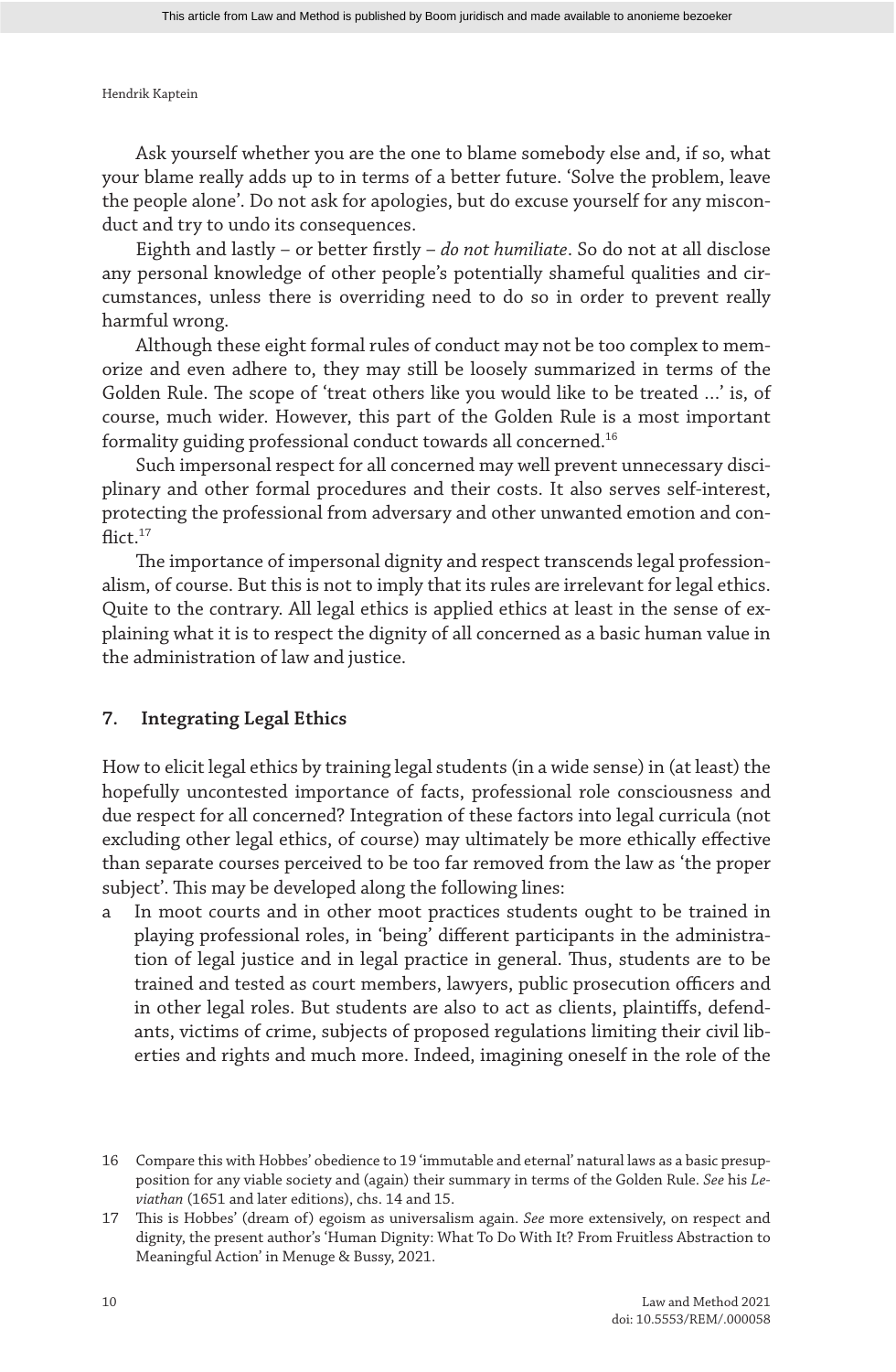other may be more effective than any technical legal ethics literature. This is conscience and imagination (as abstractly explained in Section 3) in action.

- b Legal clinics are to be the real-life sequel of this. Confrontation and some or other identification with real 'receiving ends' of legal proceedings may still better teach students what they are and will be doing as legal professionals to fellow human beings.18 Such *pro bono* practice may also elucidate the pressing problem of unequal distribution of legal services in society (s*ee* on legal clinics Luban & Millemann, 1995: 31-88 and Nicholson, 2009-2010: 1-22, with extensive references).
- c In such moot practices and legal clinics legal conduct possibly leading to awful or even unlawful consequences ought to be a central theme. This explicitly puts legal ethics back on the agenda, not as an abstract subject but in context. This is to teach students not only (so often soon forgotten) legal details but also responsible handling of legal prerogatives and legal options in general. Law and legal practice are to be explained as consisting not just of endless technicalities but of principles as well (as elucidated in Section 2 on 'the basic ethics within the law'), expressing purposes of law in order to further justice and right.
- d A major part of any legal curriculum ought to be fact-finding and forensic science. Again, a host of legal issues are about facts. This again presupposes basic knowledge of statistics and probability, not just for issues of criminal evidence and proof. Different roles of different legal professionals in the establishment of evidence and proof are to be duly explained. This may be supplemented by empirical legal studies, further fostering awareness of 'the real world' and its relevance for legal ethics issues.
- e In line with this, basic knowledge of logic and rules of argumentation ought to be part of the legal curriculum as well. Legal professionals may be fully aware of the law but may still act on the basis of fallacies like slippery slopes (e.g. against any qualification of client confidentiality), 'dependence on special circumstances', false appeal to equality, etc. Effective argumentation presupposes persuasion: basic training in rhetoric is another neglected part of many a legal curriculum.
- f In line with rhetoric, there ought to be teaching on the informal rules of professional conduct, as discussed in Section 6. In fact, such teaching ought to be part of moot practices, legal clinics, etc. as well or may even be integrated into  $it<sup>19</sup>$

Thus, the importance of legal ethics may be elicited by non-ethical means, in the whole of the curriculum (*see also* Rhode, 2007). This may make clear that although there may be no uniquely right answers to all legal ethics issues, some answers may be better than others.

<sup>18</sup> This may be an even more effective way of teaching 'what it is like to be in the shoes of a person different from oneself' than just reading Nussbaum herself on this (as quoted in Section 3). And why not directly confront legal students with legal and not so legal realities, e.g. by acquainting them with prison life for a couple of months?

<sup>19</sup> Mentoring may be useful here as well: *see e.g.* Ragavan, 2014: 401-424.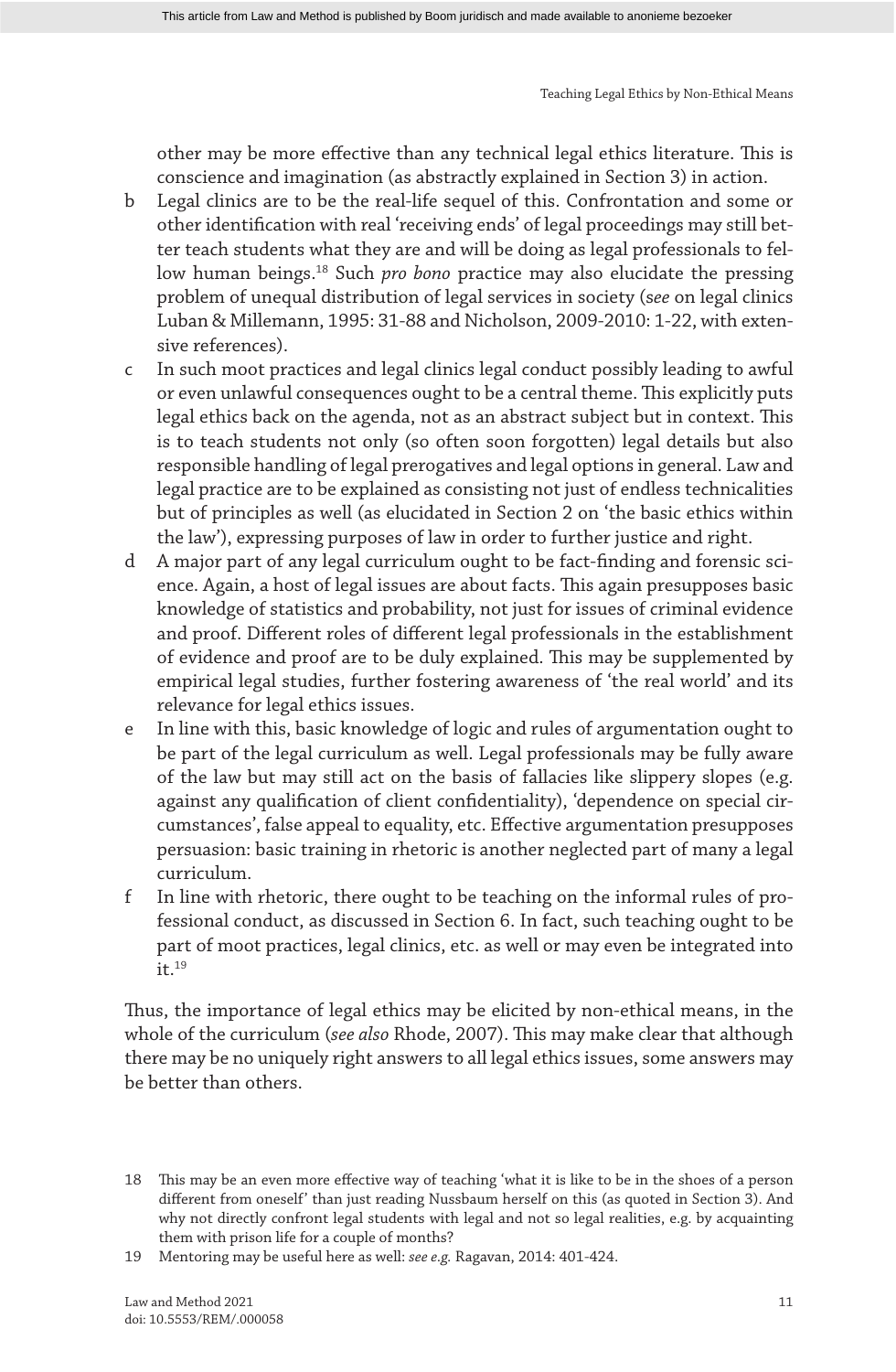In a wider sense the integration suggested here refers to the importance of integrating legal ethics into conceptions of good citizenship in general. A good legal professional also ought to be a good citizen (*see again* Nussbaum, 2010 and Maharg, 2007). Again, in the end, law is no end in itself.

Supplementary reading may be found, e.g. for example, in Plato's *Gorgias* on the conflict between Socrates and Callicles (in fact, the first and still standard-setting professional ethics dispute in the Western tradition), Epictetus' *Diatribai*, Camus' *La Peste* (or even *L'Homme Révolté*), and Von Schirach's recent *Schuld*. 20 And in Tolstoy's *The Death of Ivan Ilic*, on the existential dissatisfaction and emptiness of a legal career without essential relationship to professional meaning and value.

This, of course, is a knowledge-attitude-practice approach. Socratic dialogue is an essential part of this, as is teachers' learning from students' attitudes and experiences. Character formation may be fostered by reference to role models of good practice.21 This may even lead to positive social control and positive peer pressure within specific legal professions like the bar.<sup>22</sup> Whether the effectiveness of this 'non-ethical integration of legal ethics' is really greater than that of other ways of teaching legal ethics remains a complex, if not intractable, empirical issue. Nevertheless, it may be an important and fruitful subject for further research.<sup>23</sup>

#### **8. What Are You Looking For? It Is Here and Now**

What may this 'non-ethical' (and, of course, non-exclusive) proposal teach teachers of legal ethics? Of course, there ought to be no suggestion that explicit discussion of legal ethics is to be banned from any curriculum. There can be no legal ethics teaching without some or other explicit reference to more or less abstract legal ethics in the end. But, then, its relevance for legal practice ought to be clear from the outset.

So emphasize that there is no good law without good legal professionals. Duly explain that law is so much more than just a toolkit for exploitation of the rest of the world to one's own advantage: 'you make the law, don't break it'.24 And (again) stress the importance of facts and honesty on facts as a common ground, whatever

- 20 Other literature earlier referred to here may make sense in legal (ethics) curricula as well, like Frankfurt's *On Truth*: good for factfinding and Hampshire's *Justice is Conflict*: indispensable on *audi et alteram partem*. And of course: Luban & Rhode, 2005 for some gripping casuistry.
- 21 *See* on the general issue of character formation extensively Aristotle, *Ethica Nicomachea,* and for a contemporary source Lapsley & Power, 2005.

22 This relates to classic conceptions of the bar and comparable organizations as self-regulating, not just by disciplinary law but by informal means in the first place.

- 23 *See* precautionary note 3 on the relative intractability of such essentially empirical issues. Even large-scale *state-of-the-art* questionnaires on legal professionals' ethics attitudes and practices may not lead to results sufficiently reliable to be used as a basis for law school reform. Informed guesswork may be the best to have had here, although this need not stand in the way of sensible reform, of course. But *see also*, and on a less sceptical note, Nicholson, 2009-2010 for detailed discussion of effects of legal ethics teaching, including further references, Wu, 2017: 242-267 and generally JDoris et al., 2013, Killen & Smetana, 2014 and Vargas & Doris, (in print).
- 24 Rhode, 2007: 1056: 'Lawyers have considerable power over the terms of their own practice and a range of ways to leave the world slightly better than they found it.'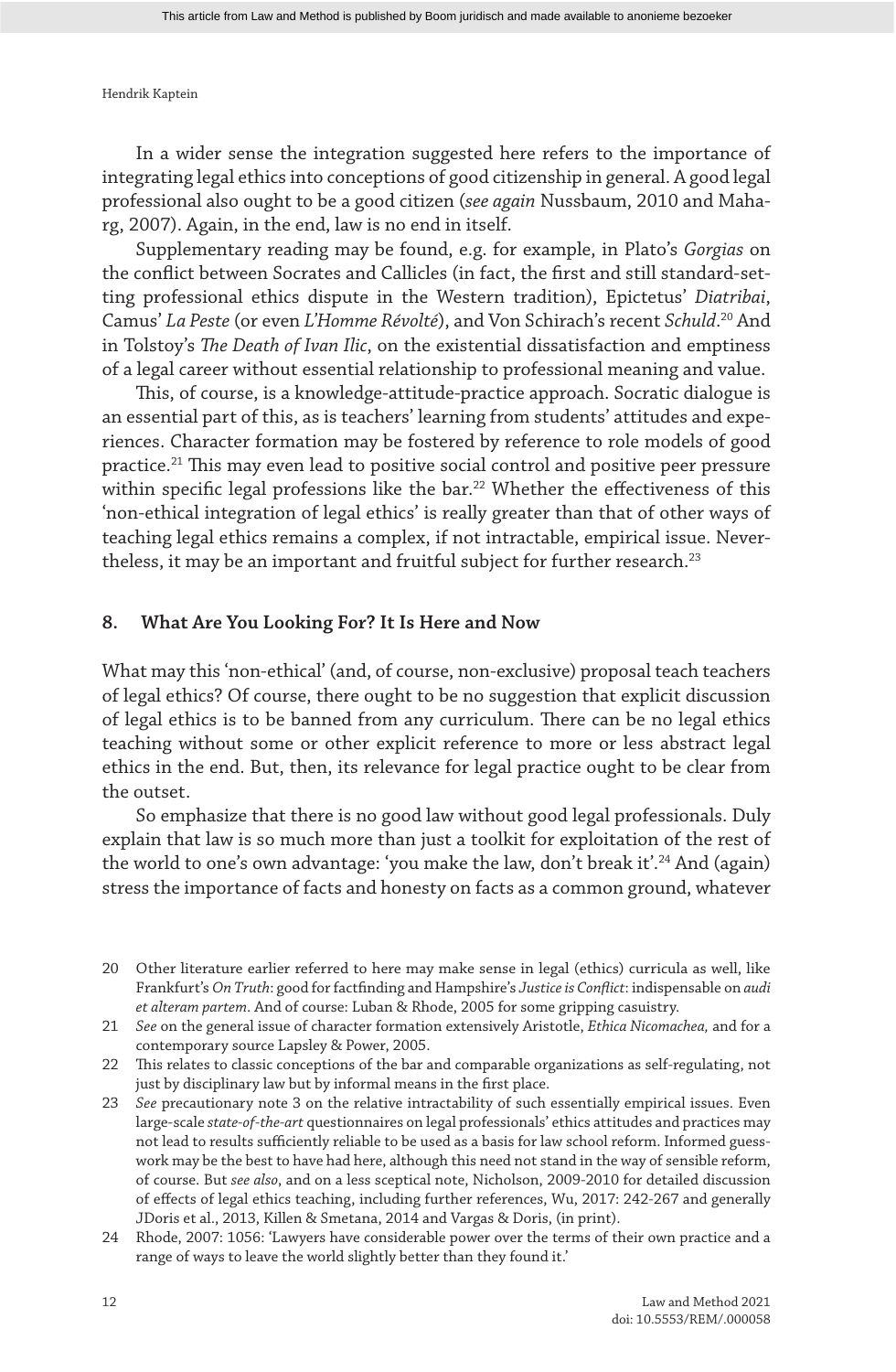one's standpoints and positions. Compare the legal profession serving justice with the medical profession and its essential role for a healthy society. Emphasize the dependence of so many individuals and bodies on the quality of the legal profession and thus the importance of legal professionals. 'Law school is for life, not just for your life.'

So also, emphasize time and again the ethical or simply human importance of good legal workmanship as essential for professional roles. Highlight the satisfaction to be derived from living up to such professional roles instead of exploiting them to wrongly perceived personal advantage. And tell your students that they have enormous prerogatives compared with the many others who are less endowed, not just in the sense of expected income, social position and work satisfaction but also in being so much better armed against legal and other mischief.

'What are you looking for? It's here and now': teaching legal ethics starts with setting the example yourself. Stick to at least the basic precepts of respect as briefly expounded in Section 6 in all relationships with students as well. Serve in the university as the community (*universitas*) of teachers and students serving the world. Set the example:

[Denn] wenn sie als reine Vernunft wirklich praktisch ist, so beweiset sie ihre und ihrer Begriffe Realität durch die Tat, und alles Vernünfteln wider die Möglichkeit, es zu sein, ist vergeblich. (Kant, 1788)

#### **References**

Canetti, E. (1976). *Das Gewissen der Worte.* München: Hanser.

- Doris, J. M. et al. (2013). *The moral psychology handbook.* Oxford: Oxford University Press.
- Frankfurt, H. G. (2006). *On truth* (pp. 100-101). New York: Alfred A. Knopf.
- Hampshire, S. (2000). *Justice is conflict.* Princeton, NJ: Princeton University Press.
- Kant, I. (1788 and later editions). *Kritik der praktischen Vernunft.* Vorrede (Ágnes Heller rebuked in the end?).
- Killen, M. & Smetana, J. G. (2014). *The handbook of moral development.* London: Routledge / Psychology Press.
- Lapsley, D. & Power, C. (2005). *Character psychology and character education.* Notre Dame: University of Notre Dame Press.
- Luban, D. (1988). *Lawyers and justice: An ethical study.* Princeton, NJ: Princeton University Press.
- Luban, D. & Millemann, M. (1995). Good judgment: ethics teaching in dark times. *Georgetown Journal of Legal Ethics, 9*(1), 31-88.
- Luban, D. & Rhode, D. L. (Eds.) (2005). *Legal ethics: Law stories.* St. Paul, MN: West Academic.
- Maharg, P. (2007). *Transforming legal education: Learning and teaching the law in the early twenty-first century.* London: Ashgate.
- Marks, J. (2013). *Ethics without morals: In defense of amorality.* New York & London: Routledge.
- Menuge, A. J. L. & Bussy, B. W. (Eds.) (2021). *The inherence of human dignity, Vol. 1: Foundations of human dignity.* New York: Anthem Press.